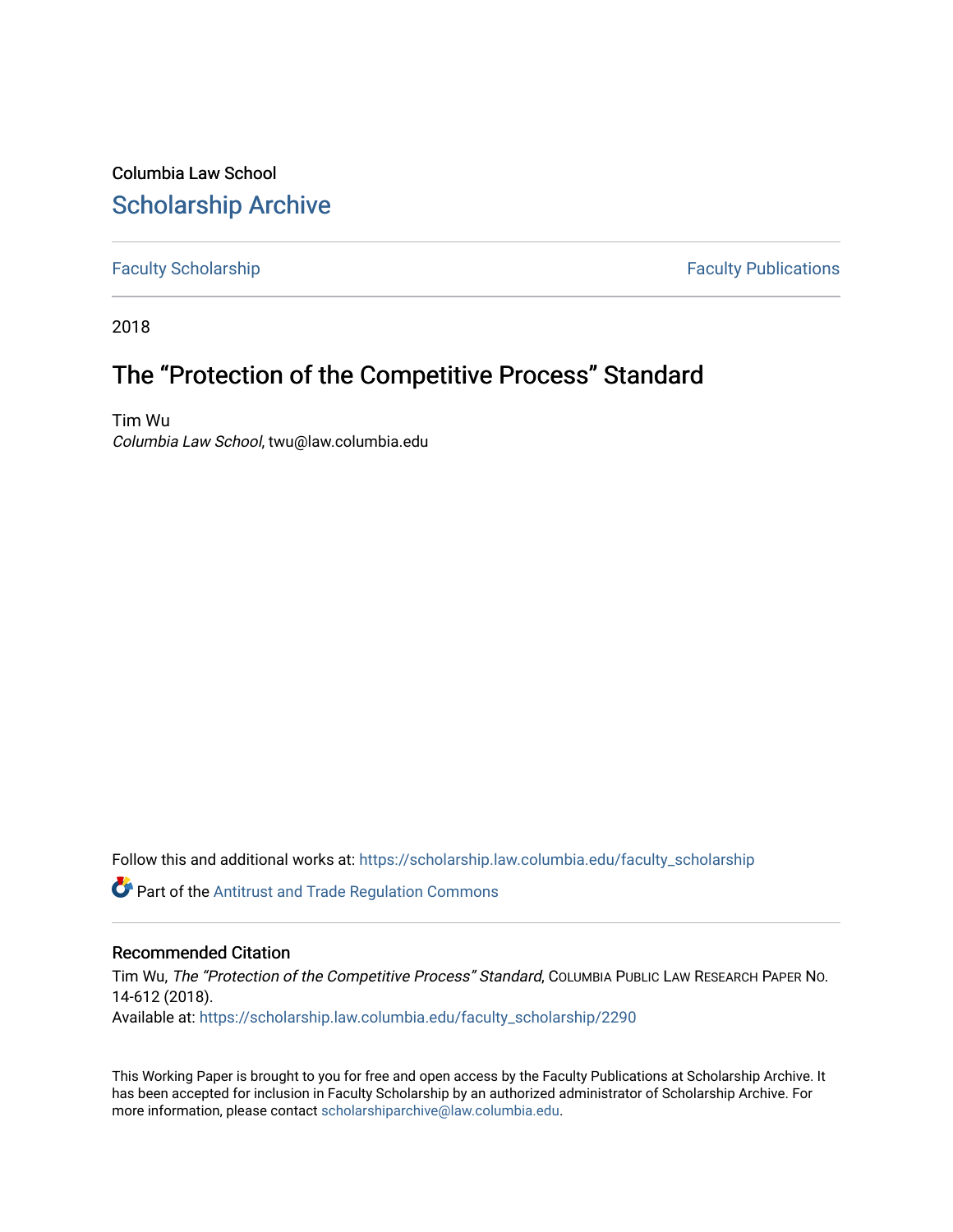# **The "Protection of the Competitive Process" Standard**

**Federal Trade Commission Hearings November 1, 2018**

# **Tim Wu Julius Silver Professor of Law Columbia University**

<span id="page-1-3"></span>The good faith version<sup>1</sup> of the consumer welfare standard in antitrust has been, I believe, an ambitious and even worthy experiment, but ultimately a project that has failed on its own terms. Hoping to impart a scientific-like certainty to the antitrust law, it has not succeeded; and instead run into the limits of a legal system to assess the full range of costs and benefits that would be necessary to the enterprise. Over the last two decades, we have seen that the approach has consistently neglected a range of harms important to the health of the economy — among others dynamic costs, quality effects, and projected prices, let alone potential harms to labor markets and political considerations. Hence the search for an alternative.

<span id="page-1-4"></span>Looking back, the consumer welfare standard can be best understood as well-suited for measuring the harms of price collusion; but it migrated too far from its natural home. In particular, it does not perform well as a legal standard when it comes to collusive exclusion, unilateral exclusion and most of all, merger review. In all of these areas, courts, at best, treat harm to consumers as implied by harm to competition,<sup>2</sup> but at worst allow every case to become a quixotic, case-by-case search for price effects or lack thereof — the problem of "price fixation." The old joke about the economist and the streetlight has become the very soul of the law, which might be funny if it wasn't so tragic.

There are those, whom I respect, who believe that the consumer welfare standard is essentially correct, but simply has been wrongly applied and can be recovered. I respect that view, but I believe we must deal with what the standard has become, not what it once was or could be. In theory, the standard can incorporate non-price harms, quality effects, innovation harms, and so on. But in our times, it is tainted. It has become indelibly associated, in far too many cases, with the placing of a burden on plaintiff to provide concrete proof of price effects. That has lead to obvious and undeniable distortions in the law's enforcement. It is time to retire the consumer protection standard, and for the law to re-embrace its original goal, "protection of the competitive process."

#### <span id="page-1-5"></span>**Protection of the Competitive Process**

For most conduct cases, I think the antitrust law should return to a standard more realistic and suited to the legal system  $-$  the "protection of the competitive process." $3$ 

<span id="page-1-0"></span><sup>&</sup>lt;sup>1</sup>The "good faith" consumer welfare standard, by which I mean the earnest and honest effort to tether the law to a welfare standard. It is safe to say that there is also a "bad faith" version of the standard, whose essential goal is nullification of the law itself.

<span id="page-1-1"></span>As in the *Microsoft* case, discussed below. [2](#page-1-4)

<span id="page-1-2"></span><sup>&</sup>lt;sup>[3](#page-1-5)</sup> The standard goes by many names; I regard the differences as semantic.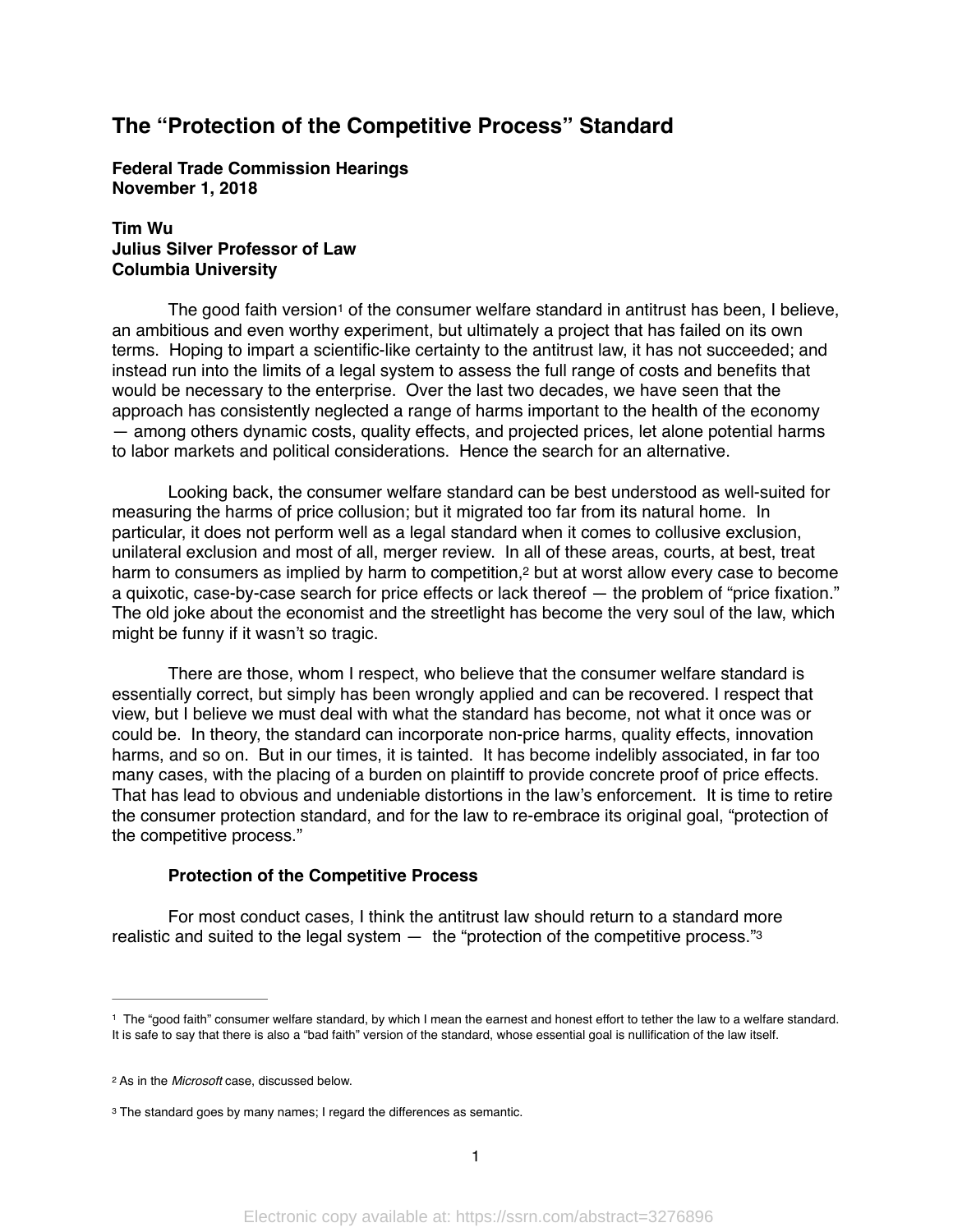It posits a basic question for law enforcement and judges. Given complained-of conduct, is that conduct actually part of the competitive process, or is it a sufficient deviation as to be unlawful? In this view, antitrust law aims to create a body of common-law rules that punish and therefore deter such disruptions — hence "protecting the competitive process." What I have said is hardly radical — in fact, this way be why courts so often continue to depend on a process standard, even if supposedly focused on consumer welfare.

At the risk of abusing a metaphor, the question is, in many ways, not unlike that faced by a sports referee in football or soccer. One player tackles another. Is the maneuver actually part of the competition (a legal tackle), or something that threatens the competitive process itself? To put in terms used by the Supreme Court in *Chicago Board of Trade,* we must ask whether it *"*promotes competition, or whether it is such as may suppress or even destroy competition... The history of the restraint, the evil believed to exist, the reason for adopting the particular remedy, the purpose or end sought to be attained, are all relevant facts."[4](#page-2-0)

<span id="page-2-2"></span>As the Court suggested in that case, that question requires a deeply fact-intensive inquiry, which nowadays means the employment of the most sophisticated economic tools available. For the government or plaintiff still faces the burden of proving that the conduct harmed the competitive process. That requires at a minimum, analyzing the context, the history of the industry, the evident intent of the defendant, and whether what was done falls into a familiar category of anticompetitive conduct, or whether it is something new. It requires analysis of market power, to ascertain whether the conduct really did make a difference, whether it really did pose a threat to the competitive process. And it requires careful analysis of the procompetitive justifications offered by the defendant. This process, done right, yields a body of rules and standards that, as in our sports metaphor, govern the line between fair and foul, and thereby protect competition.

 But unfortunately the "consumer welfare" approach has tended to take antitrust away from this key and central inquiry, and weakened the common law development of rules of standards. For it has evolved into a demand of proof, in every case, not only that the conduct harmed the competitive process, but but also that it had the effect of harming *consumers* as well.That question might matter in some contexts, but to say it always matters, and is indeed the lodestone of the law, is both unsupportable and can sometimes border on the ridiculous. It is not unlike asking our referee not only to assess that an illegal maneuver was used in a football game, but then also prove that it *also* harmed the fans watching the game. That would be an absurd undertaking — how would we ever know? Yet here we are.

<span id="page-2-3"></span>The "competitive process" approach is much more realistic about the limits of the legal system. Many areas of the law assumes that courts and judges will struggle to maximize abstract normative values, like "equality," "freedom" or "autonomy.["5](#page-2-1) In such cases, the law often turns to doing what it does best — preventing abuse of an underlying process. Hence, to protect equality, we protect employees from racial discrimination in the employment process. Freedom of speech is defended by protecting political debate using the First Amendment, and so on.

<span id="page-2-0"></span> <sup>246</sup> U.S. 231, 238 (1918). [4](#page-2-2)

<span id="page-2-1"></span><sup>&</sup>lt;sup>[5](#page-2-3)</sup> This is discussed at length in Richard Fallon, Implementing the Constitution (2001) (describing the Supreme Court's many practical means of protecting higher-order values).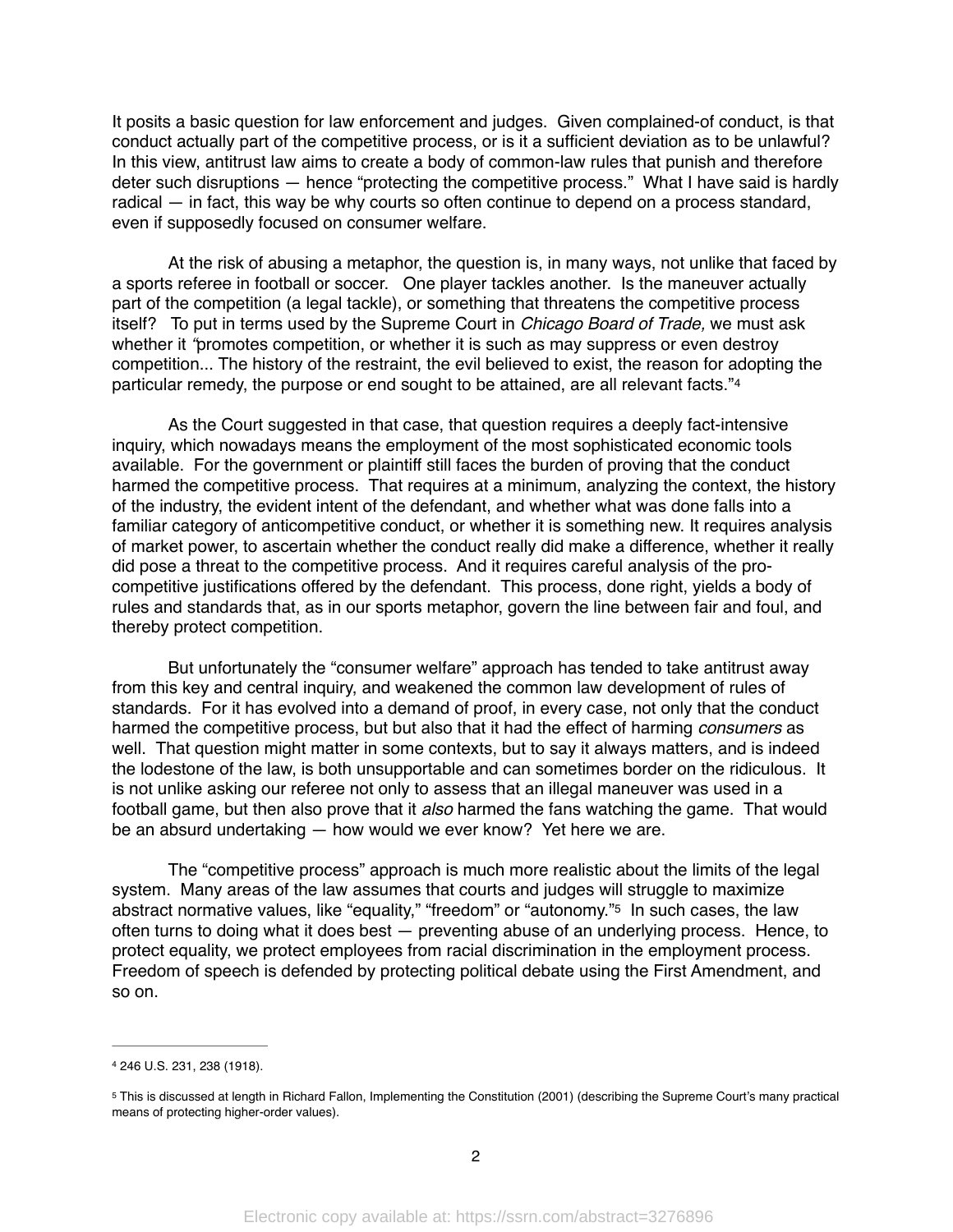It is similarly challenging to protect "welfare" or the"health," or even the "competitiveness" of the economy. In practice, as everyone knows, harm to the welfare of consumers is an abstraction that is usually unmeasurable; indeed, measuring "welfare" suggests the kind of impossible measurement task that Fredrick Hayek took to be the great flaw in centrally planned economies. It does better by a proxy — focusing on protection of the competitive process — assumed to be external to the legal system that can be interfered with and disrupted by powerful parties.

### **Microsoft and the Problem of a "Price Trump"**

As I've said, sometimes, judges simply imply that consumers are harmed by harms to the competitive process, which means the two standards have collapsed into one. But price effects, or lack thereof, always threaten to become the trump. That's the case, even though, in some of the most important cases prosecuted over the last few decades the proof of harm to consumer welfare was never mathematically determinate at the time, yet it was clear, in retrospect, just how much those firms were holding back.

There are, I believe, a great many cases that show the flaws of the today's consumer welfare standard. Among the most glaring are the recent *American Express* case, the *AT&T - Time Warner* merger, the *American Airlines* predatory pricing case, the approval of the United and American airlines mergers, the approval of Ticketmaster - Live Nation, the approval of Facebook's acquisition of Instagram and WhatsApp, and Google's acquisition of Waze. But I would like to look back at the *Microsoft* decision a lesson in the potential dangers of consumer welfare standard, for it is my contention that, under today's consumer welfare standard, it would have come out the opposite way.

 In the most important Section 2 of the last several decades, Microsoft was accused of attacking the competitive process in its targeting of Netscape and Java, which it saw as a threat to its platform monopoly. Yet, in retrospect, there was no clear or decisive evidence of harm to consumers in the case. Microsoft, after all, was giving Explorer away for free, while Netscape was originally charging \$20. As Douglas Melamed, then a lead attorney at the Department of Justice, stated in an earlier panel on Microsoft "no one knows what the price effects were of the conduct we've been talking about. We've talked about innovation, but no one really knows what innovation would have taken place but for the wrongful conduct.…"[6](#page-3-0) 

<span id="page-3-4"></span><span id="page-3-3"></span>There is a real danger that the Microsoft case would today be thrown out based on a failure to demonstrate clear harm to consumer welfare. Robert Samuelson, among others, charged at the time that the case should be dismissed for just this reason, and in our times, there is reason to fear that a court might have done just that[.7](#page-3-1) Fortunately it did not. Instead, the D.C. Circuit solved the problem by stating that "to be condemned as exclusionary, a monopolist's act must have an "anticompetitive effect." That is, it must harm the competitive process…." It then implied that harm to the competitive process was also harm to consumers.<sup>[8](#page-3-2)</sup>

<span id="page-3-5"></span><span id="page-3-0"></span><sup>&</sup>lt;sup>[6](#page-3-3)</sup> FTC Panel on Microsoft.

<span id="page-3-1"></span><sup>&</sup>lt;sup>[7](#page-3-4)</sup> Robert Samuelson, "But Did Microsoft Actually Hurt Consumers?," Washington Post op-ed, Nov. 17, 1999.

<span id="page-3-2"></span>[<sup>8</sup>](#page-3-5) "... and thereby harm consumers." United States v. Microsoft Corp., 253 F.3d 34, 58 (D.C. Cir. 2001).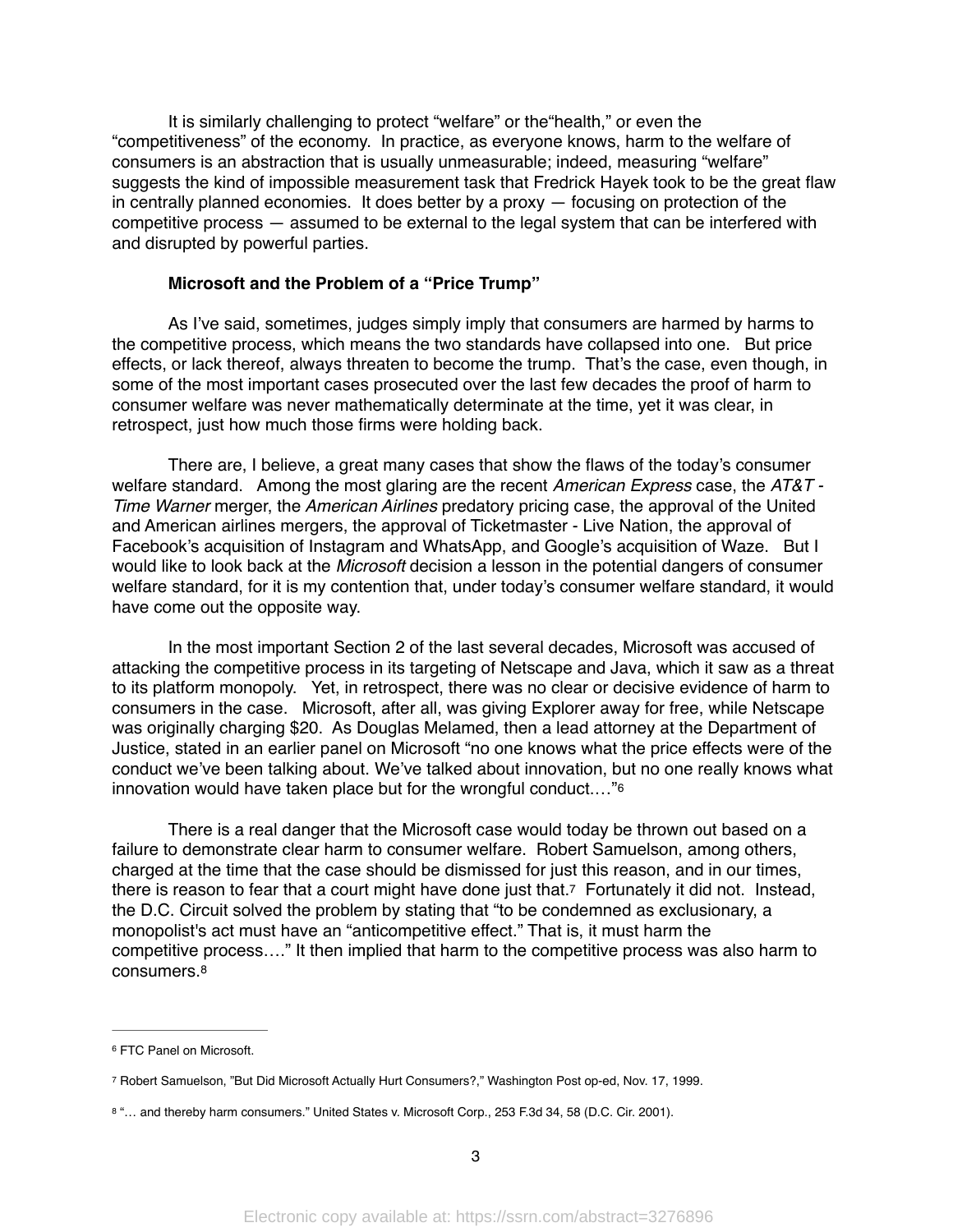Some might argue that the D.C. Circuit's opinion in Microsoft proves that the consumer welfare standard is flexible enough to yield the right results. But that was twenty years ago, and I think a charitable interpretation. The standard, today, always presents the risk that a judge will will the standard as demanding proof of price harms to consumers Every case, even as good a case as Microsoft, faces the risk dismissal on that basis, and hence of becoming a battle over whether destruction of competition might provably cost consumers a few bucks down the line.

What is good about a "protection of the competitive process" standard is puts the legal system — enforcers and courts — in a position to do what they do best: oversee a process. It makes it clear that they are making the difficult assessment, based on the breath of the evidence presented, as to whether an illegal and unwarranted attack on the competitive process has taken place. It focuses attention on the right problem, and eliminates the price trump effect that the consumer welfare standard threatens.

## <span id="page-4-2"></span>**Structure & Merger Review**

What I suggest takes the antitrust laws as I believe they were intended: as a statement of faith in the virtues of competitive systems, and a quasi-constitutional commitment to preserving a competitive as opposed to a trustified, or monopolized economy, given the experience of the late 19th century, and in reaction to the centralized economies of the fascist and communist world.[9](#page-4-0) I want to suggest that the standards for merger review, which have drifted too far from an emphasis on economic structure as a means of protecting the competitive process.

Returning to our sports metaphors, in leagues like the NFL or sports like boxing there has long been structural tools for protecting competition, or competitive parity." In boxing, for example, the weight classes are intended to ensure that competition is on the merits — the skill of the boxers, as opposed to simply the question of who weighs more. In antitrust, the insight is the same: we assume that there is such a thing as a competitive process, and that that process is strongly influenced by the structure of the industry: most of all, how many firms are really in each industry, how large and capable they are, and how well protected they are against competition as between each other and from outside entrants.

<span id="page-4-3"></span>No economist would seriously deny that the number of firms, their market share, and the barriers to entry maintained singly or jointly determines the very nature of competition in an industry. And yet somehow  $-$  as well documented by Carl Shapiro and Jonathan Baker<sup>10</sup>  $$ merger review has slid further away from recognizing structure and tended to move to a openended analysis of price effects and claimed efficiencies in the consideration of most mergers.

Imagine that a boxing league had a featherweight category for fighters weighing between 118-124 pounds. To a given fight a 200-pound fighter shows up, accompanied by his experts, who testify that they have proof that for this particular fight, for a variety of complex reasons, we cannot prove with certainty that the extra weight will definitively yield an advantage that will cause consumer harm — i.e., harm to the fans. Unfortunately, merger law has grown to

<span id="page-4-0"></span><sup>&</sup>lt;sup>[9](#page-4-2)</sup> This view is elaborated in Tim Wu, The Curse of Bigness (2018).

<span id="page-4-1"></span><sup>&</sup>lt;sup>[10](#page-4-3)</sup> See Jonathan B. Baker & Carl Shapiro, Reinvigorating Horizontal Merger Enforcement, *in* How the Chicago School Overshot the Mark 235 (Robert Pitofsky, ed., 2008).